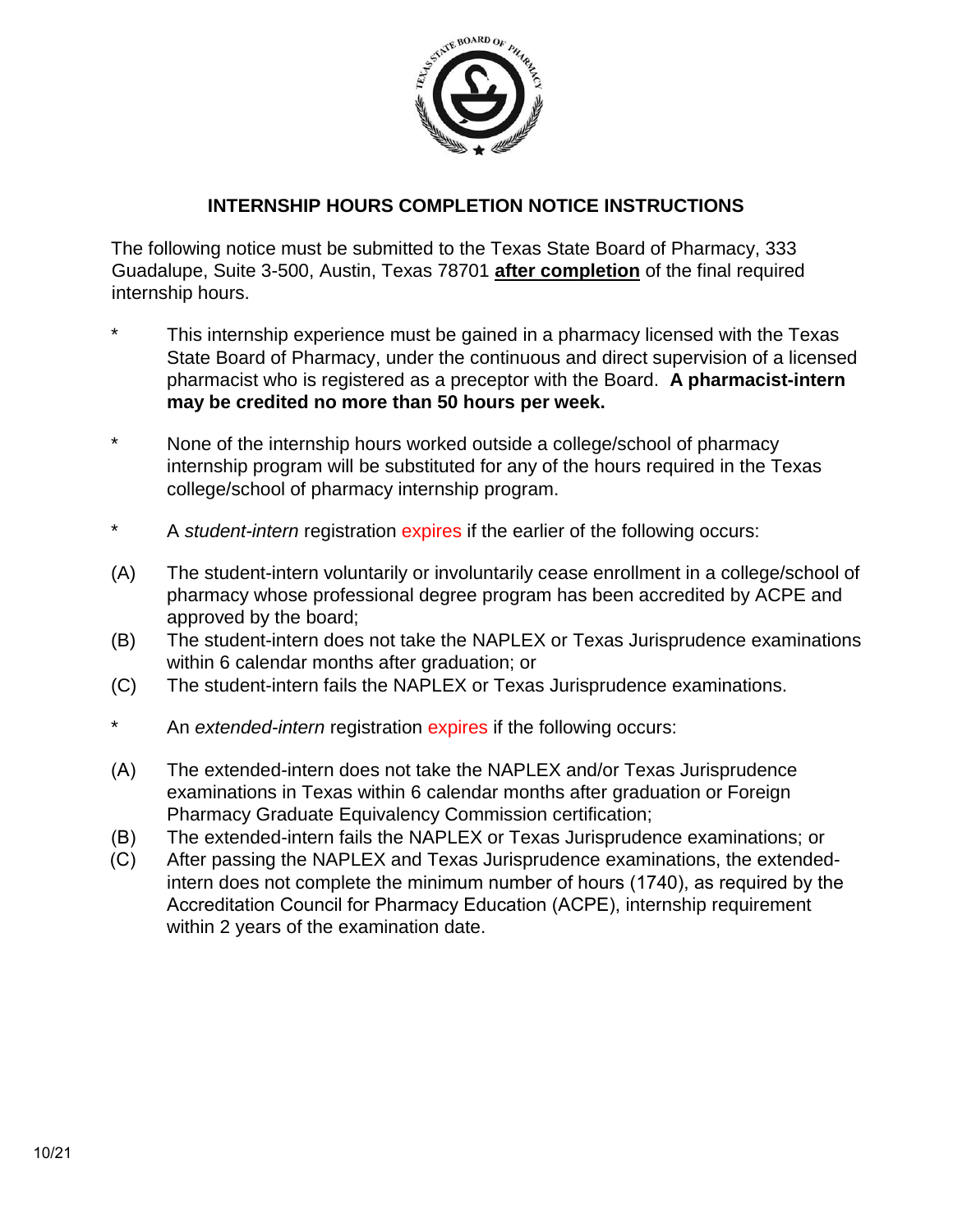## **Internship Hours Completion Notice**

|                                                                                                                                                                                                                                                                                                            | Social Security Number _____--_--_- |              |                   |             |  |  |  |  |  |  |
|------------------------------------------------------------------------------------------------------------------------------------------------------------------------------------------------------------------------------------------------------------------------------------------------------------|-------------------------------------|--------------|-------------------|-------------|--|--|--|--|--|--|
|                                                                                                                                                                                                                                                                                                            | First                               | Middle       | Last              | License No. |  |  |  |  |  |  |
|                                                                                                                                                                                                                                                                                                            |                                     |              |                   |             |  |  |  |  |  |  |
|                                                                                                                                                                                                                                                                                                            |                                     |              |                   | License No. |  |  |  |  |  |  |
|                                                                                                                                                                                                                                                                                                            | Street                              |              |                   |             |  |  |  |  |  |  |
| City                                                                                                                                                                                                                                                                                                       |                                     | <b>State</b> |                   | Zip Code    |  |  |  |  |  |  |
| Pharmacy Telephone__________________                                                                                                                                                                                                                                                                       |                                     |              |                   |             |  |  |  |  |  |  |
|                                                                                                                                                                                                                                                                                                            | <b>Business Number</b>              |              | <b>FAX Number</b> |             |  |  |  |  |  |  |
| **On the following pages, enter the weekly breakdown of hours worked by the above-named intern. If working<br>under more than one preceptor, use a separate form for each preceptor. After completion of hours mail to:<br>Texas State Board of Pharmacy, 333 Guadalupe, Suite 3-500, Austin, Texas 78701. |                                     |              |                   |             |  |  |  |  |  |  |

WEEK BEGINNING \_\_\_\_\_\_\_\_\_\_\_\_\_\_\_\_\_\_\_\_\_WEEK

ENDING\_\_\_\_\_\_\_\_\_\_\_\_\_\_\_\_\_\_\_\_\_\_\_\_\_

|                                  | <b>MON</b> | TUE | WED   THU   FRI   SAT |  | <b>SUN</b> |                                      |
|----------------------------------|------------|-----|-----------------------|--|------------|--------------------------------------|
| <b>DATE</b>                      |            |     |                       |  |            | <b>PRECEPTORS</b><br><b>INITIALS</b> |
| <b>HOURS</b><br><b>COMPLETED</b> |            |     |                       |  |            | <b>WEEK TOTAL</b>                    |

|                                | <b>MON</b> | TUE   WED   THU   FRI   SAT |  | <b>SUN</b> |                                      |
|--------------------------------|------------|-----------------------------|--|------------|--------------------------------------|
| <b>DATE</b>                    |            |                             |  |            | <b>PRECEPTORS</b><br><b>INITIALS</b> |
| $\parallel$ HOURS<br>COMPLETED |            |                             |  |            | <b>WEEK TOTAL</b>                    |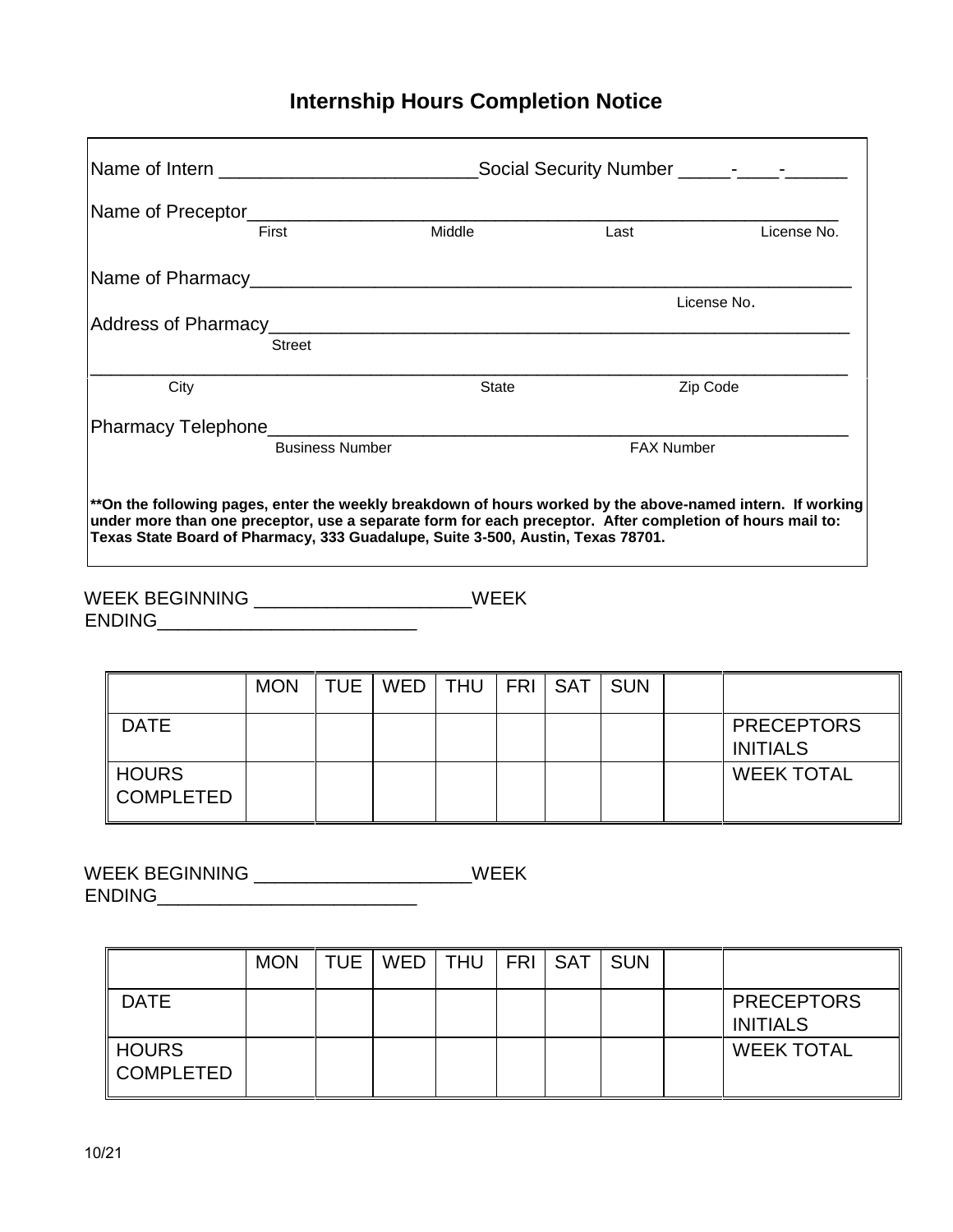|                                  | <b>MON</b> | TUE   WED   THU   FRI   SAT   SUN |  |  |                                      |
|----------------------------------|------------|-----------------------------------|--|--|--------------------------------------|
| <b>DATE</b>                      |            |                                   |  |  | <b>PRECEPTORS</b><br><b>INITIALS</b> |
| <b>HOURS</b><br><b>COMPLETED</b> |            |                                   |  |  | <b>WEEK TOTAL</b>                    |

WEEK BEGINNING \_\_\_\_\_\_\_\_\_\_\_\_\_\_\_\_\_\_\_\_\_WEEK ENDING\_\_\_\_\_\_\_\_\_\_\_\_\_\_\_\_\_\_\_\_\_\_\_\_\_

|                                  | <b>MON</b> | TUE   WED   THU   FRI   SAT |  | <b>SUN</b> |                                      |
|----------------------------------|------------|-----------------------------|--|------------|--------------------------------------|
| <b>DATE</b>                      |            |                             |  |            | <b>PRECEPTORS</b><br><b>INITIALS</b> |
| <b>HOURS</b><br><b>COMPLETED</b> |            |                             |  |            | <b>WEEK TOTAL</b>                    |

WEEK BEGINNING \_\_\_\_\_\_\_\_\_\_\_\_\_\_\_\_\_\_\_\_\_\_\_\_\_\_WEEK ENDING\_\_\_\_\_\_\_\_\_\_\_\_\_\_\_\_\_\_\_\_\_\_\_\_\_

|                           | <b>MON</b> | TUE I | WED   THU   FRI   SAT |  | <b>SUN</b> |                                      |
|---------------------------|------------|-------|-----------------------|--|------------|--------------------------------------|
| <b>DATE</b>               |            |       |                       |  |            | <b>PRECEPTORS</b><br><b>INITIALS</b> |
| <b>HOURS</b><br>COMPLETED |            |       |                       |  |            | <b>WEEK TOTAL</b>                    |

|                                | <b>MON</b> | <b>TUE</b> | WED   THU |  | FRI   SAT | <b>SUN</b> |                                      |
|--------------------------------|------------|------------|-----------|--|-----------|------------|--------------------------------------|
| <b>DATE</b>                    |            |            |           |  |           |            | <b>PRECEPTORS</b><br><b>INITIALS</b> |
| $\parallel$ HOURS<br>COMPLETED |            |            |           |  |           |            | <b>WEEK TOTAL</b>                    |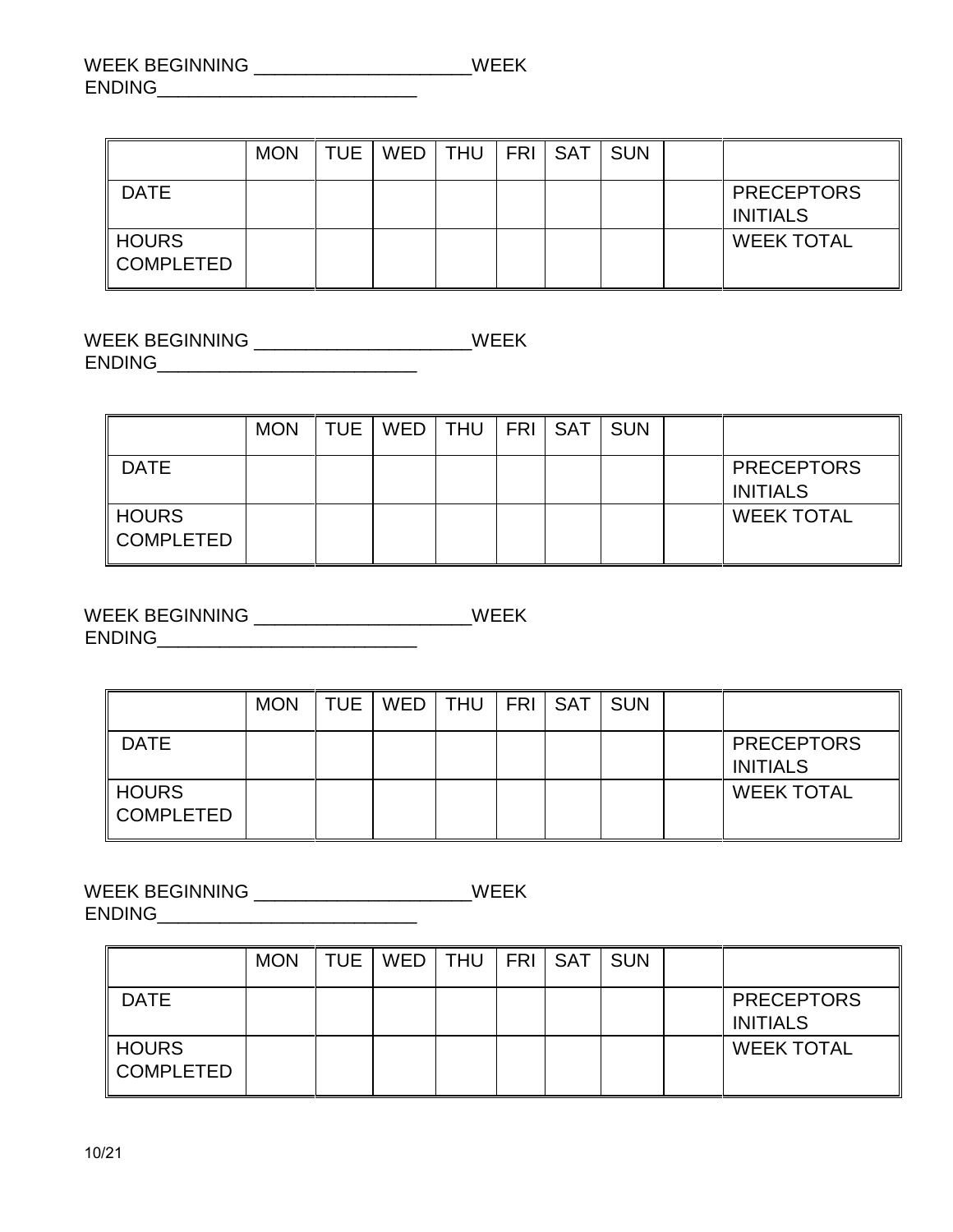WEEK BEGINNING \_\_\_\_\_\_\_\_\_\_\_\_\_\_\_\_\_\_\_\_\_WEEK ENDING\_\_\_\_\_\_\_\_\_\_\_\_\_\_\_\_\_\_\_\_\_\_\_\_\_

|                                  | <b>MON</b> | <b>TUE</b> |  |  | <b>SUN</b> |                                      |
|----------------------------------|------------|------------|--|--|------------|--------------------------------------|
| <b>DATE</b>                      |            |            |  |  |            | <b>PRECEPTORS</b><br><b>INITIALS</b> |
| <b>HOURS</b><br><b>COMPLETED</b> |            |            |  |  |            | <b>WEEK TOTAL</b>                    |

WEEK BEGINNING \_\_\_\_\_\_\_\_\_\_\_\_\_\_\_\_\_\_\_\_\_WEEK ENDING\_\_\_\_\_\_\_\_\_\_\_\_\_\_\_\_\_\_\_\_\_\_\_\_\_

|                                  | <b>MON</b> | <b>TUE</b> | WED   THU   FRI   SAT |  | <b>SUN</b> |                                      |
|----------------------------------|------------|------------|-----------------------|--|------------|--------------------------------------|
| <b>DATE</b>                      |            |            |                       |  |            | <b>PRECEPTORS</b><br><b>INITIALS</b> |
| <b>HOURS</b><br><b>COMPLETED</b> |            |            |                       |  |            | <b>WEEK TOTAL</b>                    |

WEEK BEGINNING \_\_\_\_\_\_\_\_\_\_\_\_\_\_\_\_\_\_\_\_\_WEEK ENDING\_\_\_\_\_\_\_\_\_\_\_\_\_\_\_\_\_\_\_\_\_\_\_\_\_

|                                  | <b>MON</b> | TUE   WED   THU   FRI   SAT |  | <b>SUN</b> |                                      |
|----------------------------------|------------|-----------------------------|--|------------|--------------------------------------|
| <b>DATE</b>                      |            |                             |  |            | <b>PRECEPTORS</b><br><b>INITIALS</b> |
| <b>HOURS</b><br><b>COMPLETED</b> |            |                             |  |            | <b>WEEK TOTAL</b>                    |

|             | <b>MON</b> | <b>TUE</b> | WED | <b>THU</b> | <b>FRI</b> | <b>SAT</b> | <b>SUN</b> |                                      |
|-------------|------------|------------|-----|------------|------------|------------|------------|--------------------------------------|
| <b>DATE</b> |            |            |     |            |            |            |            | <b>PRECEPTORS</b><br><b>INITIALS</b> |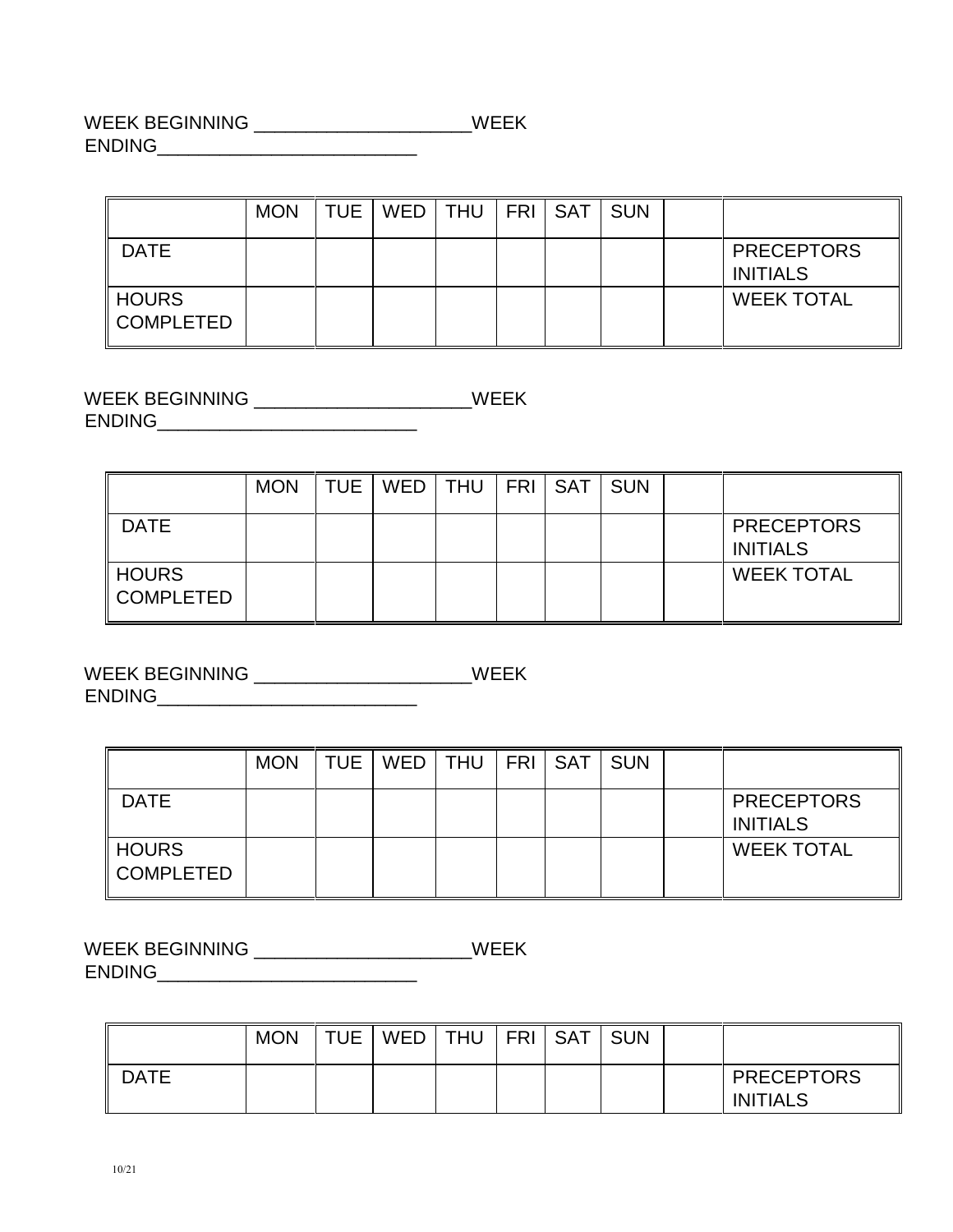| <b>HOURS</b>     |  |  |  |  | <b>WEEK TOTAL</b> |
|------------------|--|--|--|--|-------------------|
| <b>COMPLETED</b> |  |  |  |  |                   |
|                  |  |  |  |  |                   |

WEEK BEGINNING \_\_\_\_\_\_\_\_\_\_\_\_\_\_\_\_\_\_\_\_\_WEEK ENDING\_\_\_\_\_\_\_\_\_\_\_\_\_\_\_\_\_\_\_\_\_\_\_\_\_

|                                  | <b>MON</b> | TUE I | WED   THU   FRI   SAT |  | <b>SUN</b> |                                      |
|----------------------------------|------------|-------|-----------------------|--|------------|--------------------------------------|
| <b>DATE</b>                      |            |       |                       |  |            | <b>PRECEPTORS</b><br><b>INITIALS</b> |
| <b>HOURS</b><br><b>COMPLETED</b> |            |       |                       |  |            | <b>WEEK TOTAL</b>                    |

|                                  | <b>MON</b> | <b>TUE</b> | WED   THU   FRI   SAT |  | <b>SUN</b> |                                      |
|----------------------------------|------------|------------|-----------------------|--|------------|--------------------------------------|
| <b>DATE</b>                      |            |            |                       |  |            | <b>PRECEPTORS</b><br><b>INITIALS</b> |
| <b>HOURS</b><br><b>COMPLETED</b> |            |            |                       |  |            | <b>WEEK TOTAL</b>                    |

| <b>Total Hours Reported</b>                     |            |                             |     |                               |       |  |  |  |
|-------------------------------------------------|------------|-----------------------------|-----|-------------------------------|-------|--|--|--|
|                                                 | # of hours |                             |     | Pharmacist-Intern's Signature |       |  |  |  |
|                                                 |            |                             |     |                               |       |  |  |  |
|                                                 |            | , certify that <sub>-</sub> |     |                               | οf    |  |  |  |
| Preceptor's Name                                |            |                             |     | Pharmacist-Intern's Name      |       |  |  |  |
|                                                 |            |                             |     | has completed                 | hours |  |  |  |
| Address                                         | City       | <b>State</b>                | Zip |                               |       |  |  |  |
| under my supervision within the defined period. |            |                             |     |                               |       |  |  |  |
| (Preceptor's Signature)                         |            | License No.                 |     | Date                          |       |  |  |  |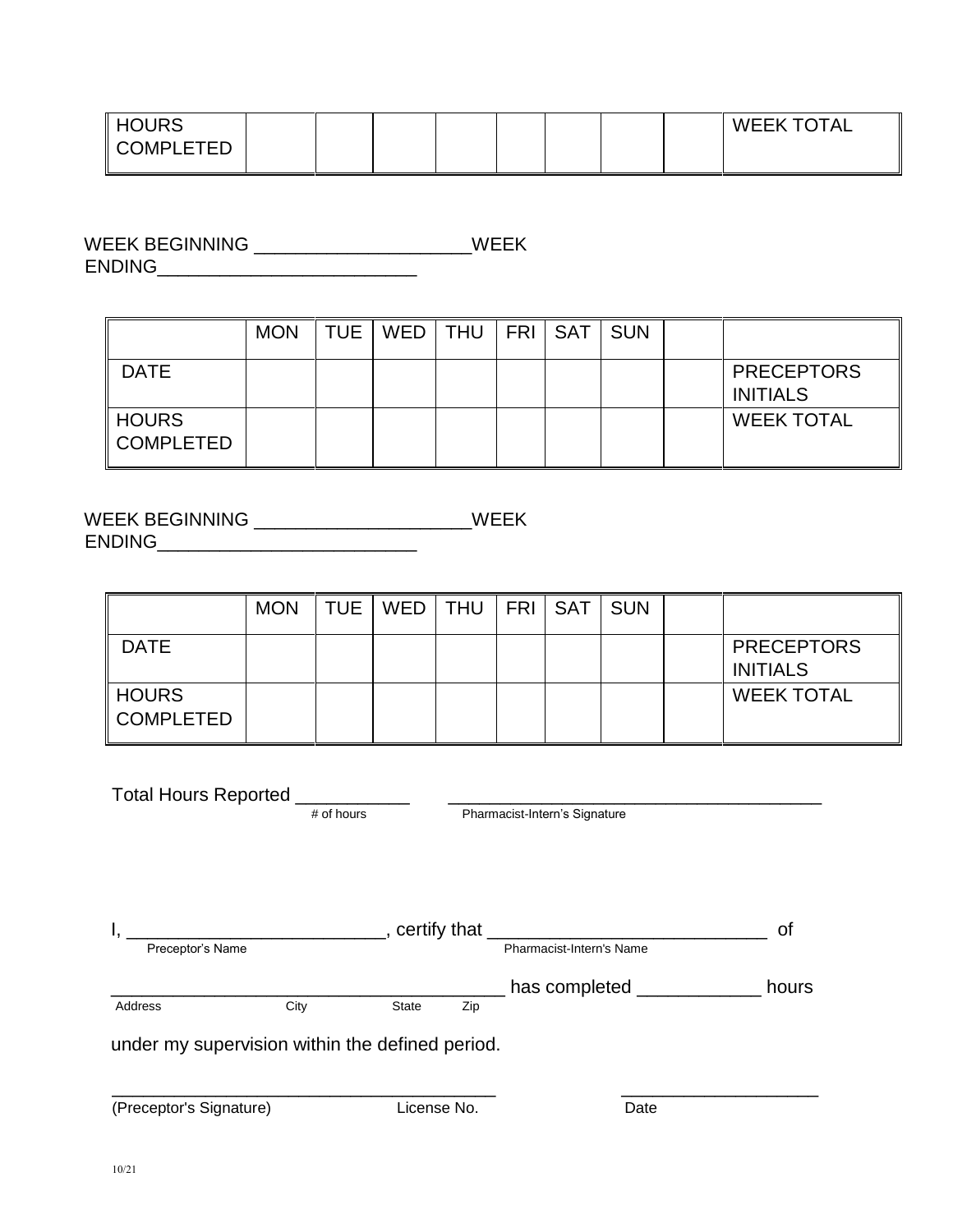## **CERTIFICATION OF INTERNSHIP COMPETENCY OBJECTIVES**

This form must be completed by the preceptor when the intern has less than 500 approved internship hours on file with the Texas State Board of Pharmacy.

I certify that **I** certify that **EXECUTE:** has met the following internship competency objectives Pharmacist-Intern's Name

as set forth in §283.4 of the Texas Pharmacy Rules of Procedure.

(A) Provides drug products. The pharmacist-intern shall demonstrate competence in determining the appropriateness of prescription drug orders and medication orders; evaluating and selecting products; and assuring the accuracy of the product/prescription dispensing process.

(B) Communicates with patients and/or patients' agents about prescription drugs. The pharmacist-intern shall demonstrate competence in interviewing and counseling patients, and/or the patients' agents, on drug usage, dosage, packaging, routes of administration, intended drug use, and storage; discussing drug cautions, adverse effects, and patient conditions; explaining policies on fees and services; relating to patients in a professional manner; and interacting to confirm patient understanding.

(C) Communicates with patients and/or patients' agents about nonprescription products, devices, dietary supplements, diet, nutrition, traditional non-drug therapies, complementary and alternative therapies, and diagnostic aids. The pharmacist-intern shall demonstrate competence in interviewing and counseling patients and/or patients' agents on conditions, intended drug use, and adverse effects; assisting in and recommending drug selection; triaging and assessing the need for treatment or referral, including referral for a patient seeking pharmacist-guided self-care; providing information on medical/surgical devices and home diagnostic products; and providing poison control treatment information and referral.

(D) Communicates with healthcare professionals and patients and/or patients' agents. The pharmacistintern shall demonstrate competence in obtaining and providing accurate and concise information in a professional manner and using appropriate oral, written, and nonverbal language.

(E) Practices as a member of the patient's interdisciplinary healthcare team. The pharmacist-intern shall demonstrate competence in collaborating with physicians, other healthcare professionals, patients, and/or patients' agents to formulate a therapeutic plan. The pharmacist-intern shall demonstrate competence in establishing and interpreting data-bases, identifying drug-related problems and recommending appropriate pharmacotherapy specific to patient needs, monitoring and evaluating patient outcomes, and devising follow-up plans.

(F) Maintains professional-ethical standards. The pharmacist-intern is required to comply with laws and regulations pertaining to pharmacy practice; to apply professional judgment; to exhibit reliability and credibility in dealing with others; to deal professionally and ethically with colleagues and patients; to demonstrate sensitivity and empathy for patients/care givers; and to maintain confidentiality.

(G) Compounds. The pharmacist-intern shall demonstrate competence in using acceptable professional procedures; selecting appropriate equipment and containers; appropriately preparing compounded nonsterile and sterile preparations; and documenting calculations and procedures. Pharmacist-interns engaged in compounding non-sterile preparations shall meet the training requirements for pharmacists specified in §291.131 of this title (relating to Pharmacies Compounding Non-sterile Preparations). Pharmacist-interns engaged in compounding sterile preparations shall meet the training requirements for pharmacists specified in §291.133 of this title (relating to Pharmacies Compounding Sterile Preparations).